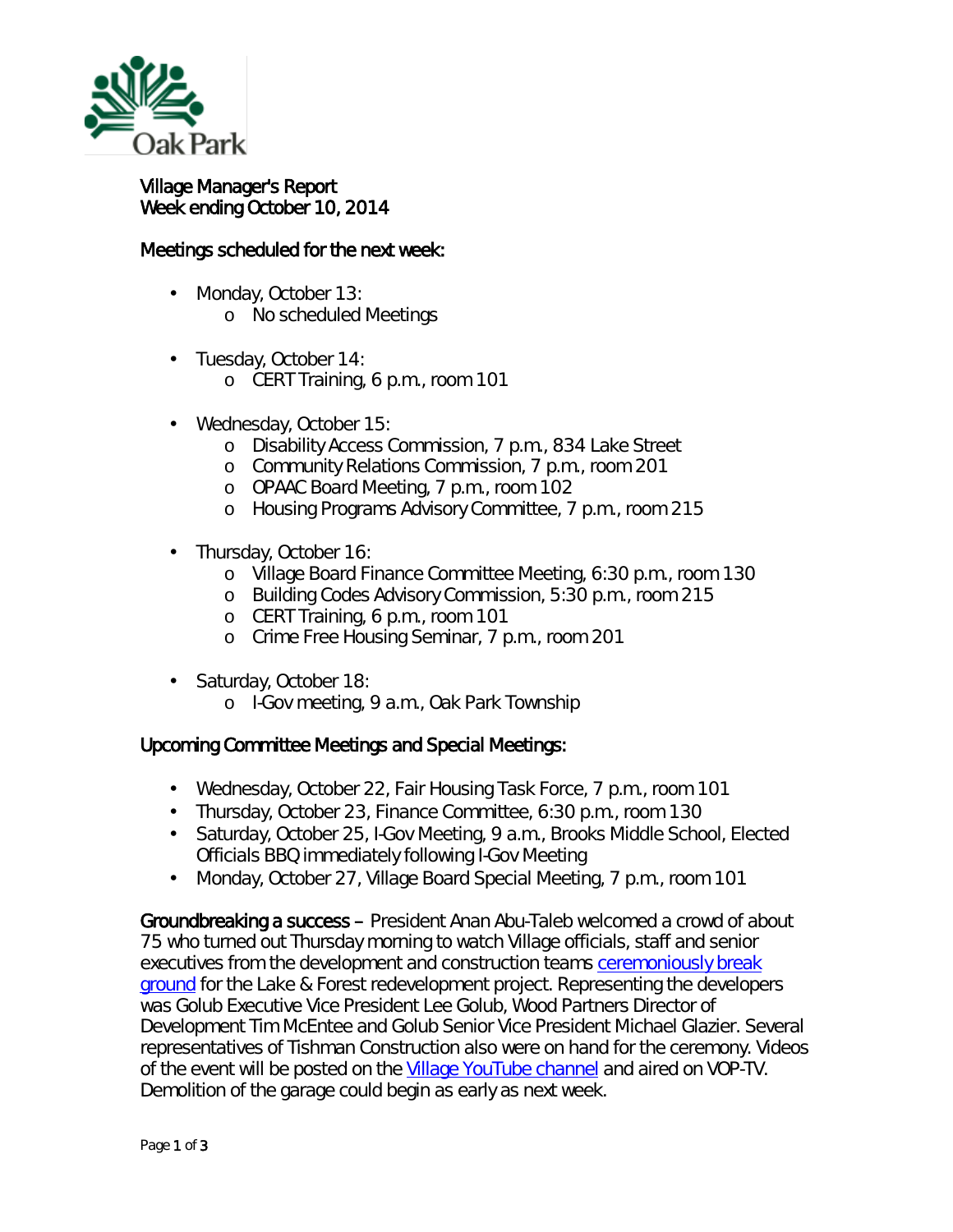Capital improvements update – The first layer of asphalt is scheduled to be installed next week on Ridgeland Avenue, as the initial stage of the federally funded resurfacing project moves toward a late October completion date. Landscaping of parkways along local streets repaved this season is scheduled to start next week as well. Pavement markings and signage for the bicycle lanes on Jackson Boulevard should be completed later this month, along with landscaping on the traffic diverters on the 1200 blocks of North Elmwood and Rossell avenues. Three of the alleys being rebuilt as part of the green alley program are substantially complete, with the other seven alley segments expected to be finished within the next two weeks. Three of the 10 alleys being rebuilt as part of the standard program are scheduled to be reopened to traffic early next week. The sidewalk replacement program should be completed in about two weeks, weather permitting.

Fire Department activity update – Oak Park firefighter/paramedics responded to 541 calls for service in September, bringing the annual total to 4,807. Emergency medical services continued to represent the majority of calls, with 347 in September, or 64 percent. Other calls included alarm initiated (17 percent), general service (15 percent) and fire/hazardous conditions (4 percent). Personnel were on the scene in an average of five minutes and 23 seconds, well below the six minute national average. The fire in the vacant home undergoing renovation in the 500 block of N. Harvey Ave. was the only significant structure fire in September. However, crews did respond to seven other fires, but the damage was limited to the room of origin and all losses were relatively minor. Training in September included working with Oak Park and River Forest High School and Athletico Physical Therapy staff to practice enhanced treatment of injured student athletes. The training also served to build a working relationship with the staff that most likely will be with the patient upon the arrival of emergency medical service personnel.

Police Department activity update – Police calls for service were down in September as compared to August, including high-priority calls. Officers responded to 2,918 calls in September compared to 3,290 calls in August. September's 888 high-priority calls were down from August's 992. Medium-priority calls, such as accidents without injuries – historically the largest category of police calls – also were down in September, with 1,177 compared to 1,373 in August. Police response times remained low in September, with officers on the scene of high-priority calls in an average of three minutes and 50 seconds. The average response time for highpriority calls so far this year is three minutes and 34 seconds. Oak Park continued to represent the bulk of 9-1-1 calls handled through the West Suburban Consolidated Dispatch Center, the numbers reflecting the Village's population as compared to the other participating communities. [Click here to see the Police activity data for 2014](http://www.oak-park.us/sites/default/files/456678891/2014-09-police-data.pdf)  [through September.](http://www.oak-park.us/sites/default/files/456678891/2014-09-police-data.pdf)

Page 2 of 3 Public Works activities update – Water service upgrades were made at 545 Gunderson Ave., 915 S. Grove Ave. and 1032 S. East Ave. as part of the lead abatement program. To date, 468 appointments to change water meters have been completed as the program moves toward its goal of 1,500 for the year. Ongoing routine activities included restoring street openings where water main breaks had been repaired, as well Village-wide sign repair, graffiti removal and pothole patching. Street sweeping continued and thermoplastic pavement markings were made at various locations. Forestry crews focused on pruning requests and roof clearances, as well as removing parkway tree stumps at various locations throughout the Village.